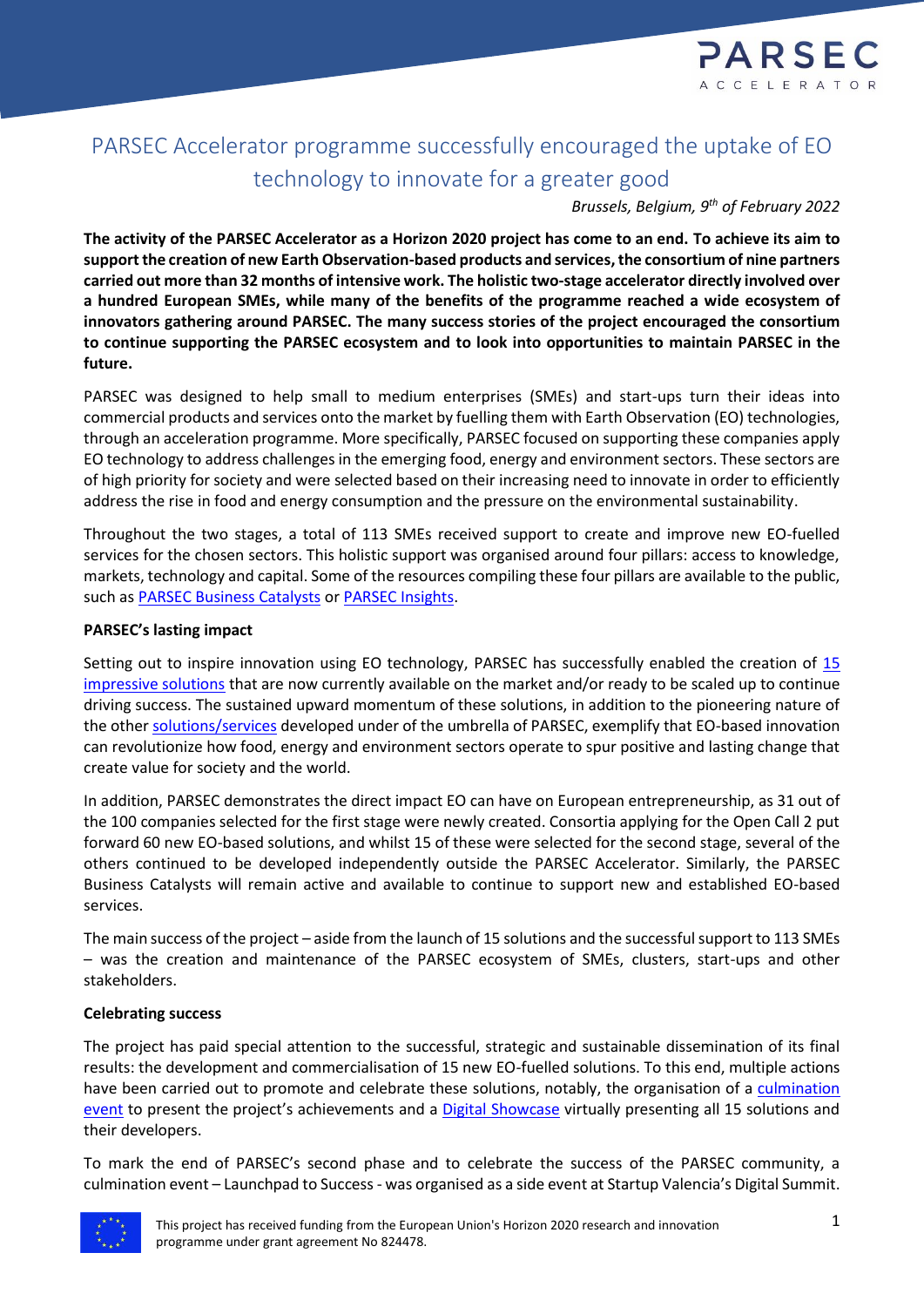

The event consisted of PARSEC-dedicated events such as a pitching championship and face-to-face networking opportunities. In line with Digital Summit's theme, *Inspiring the good future*, PARSEC also took to the Summit's main stage to give a presentation on the generative power of EO technology to drive positive global impact, using PARSEC's solution success stories as tangible examples. Learn more about the event [here.](https://parsec-accelerator.eu/2021/12/22/how-did-parsec-leverage-eo-to-launch-solutions-driving-success-across-sectors/)

Adapting to a more virtual environment, the **PARSEC Digital Showcase** was created with the members of #15PARSEC in mind. For each solution, a dedicated showcase page was crafted detailing the solution's essential information. This promotional tool can be used by #15PARSEC to direct interested parties to an easyto-use resource where they can quickly learn more about the solution, who has created it and what they have already accomplished in their field. Explore the Digital Showcase for yourself [here.](https://showcase.parsec-accelerator.eu/)

## **What's next for PARSEC?**

In understanding the magnitude of PARSEC's lasting impact, the project team's nine partners are continuing to examine options for the future of the accelerator beyond the end of the project. Specifically, the team is interested in continuing support for the development of EO-based products and services, and enabling access to finance, knowledge, markets and expertise.

Are you interested in future partnership[? Contact the PARSEC team today.](https://parsec-accelerator.eu/contact/)

**For more information about the PARSEC Accelerator please visit: [www.parsec-accelerator.eu.](http://www.parsec-accelerator.eu/)**